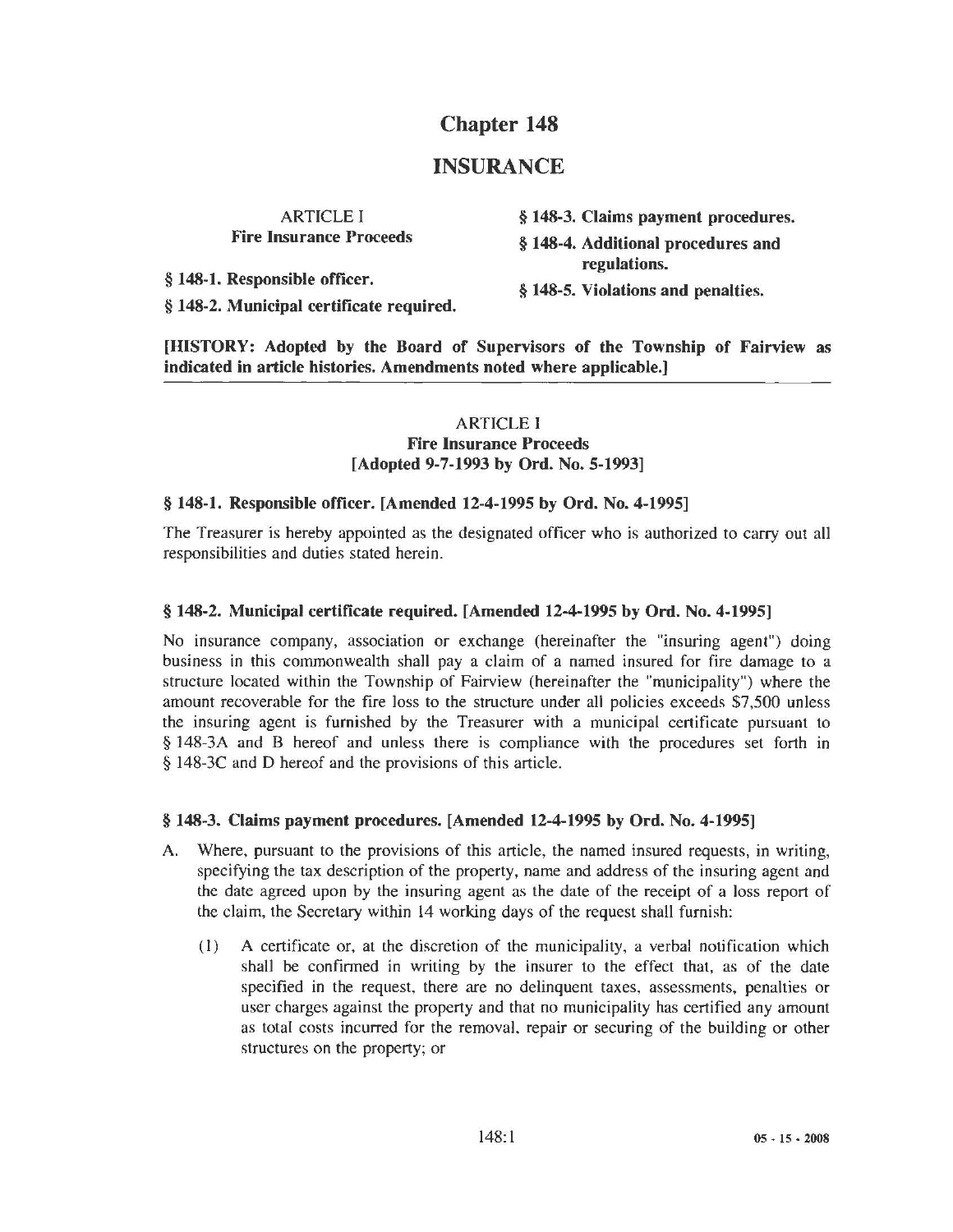#### § 148-3 FAIRVIEW CODE § 148-3

- (2) A certificate and bill showing the amount of the delinquent taxes, assessments, penalties and user charges against the property as of the date specified in the request that have not been paid as of the date of the certificate and also showing as of the date of the certificate the amount of the total cost, if any, certified to the Treasurer that have been incurred by the municipality for the removal, repair or securing of the building or other structure on the property.
- B. Upon the receipt of a certificate pursuant to Subsection A(l) hereof, the insuring agent shall pay the claim of the named insured in accordance with the policy terms, unless the loss agreed to between the named insured and the insuring agent equals or exceeds 60% of the aggregate limits of liability on all fire policies covering the building or other structure, in which event the insuring agent shall follow the procedures set forth in Subsections C and D of this section. If the Treasurer issues a certificate and bill pursuant to Subsection A(2) hereof, the insuring agent shall return the bill to the Treasurer and transfer to the Treasurer an amount from the insurance proceeds necessary to pay the taxes, assessment, penalties, charges and costs as shown on the bill.
- C. Transfer of proceeds.
	- (1) When the loss agreed to exceeds  $60\%$  of the aggregate limits of liability on all fire policies covering the building or other structure, the insuring agent shall transfer from the insurance proceeds to the Treasurer of Fairview Township in the aggregate of \$2,000 for each \$15,000 of a claim and for each fraction of that amount of a claim, this fraction to be applied such that if the claim is \$15,000 or less, the amount transferred to the municipality shall be \$2,000; or if at the time of a loss report the named insured has submitted a contractor's signed estimate of the costs of removing, repairing or securing the building or other structure in an amount less than the amount calculated under the foregoing transfer formula, the insuring agent shall transfer to the municipality from the insurance proceeds the amount specified in the estimate.
	- (2) The transfer of proceeds shall be on a pro rata basis by all companies, associations or exchanges insuring the building or other structure.
	- (3) After the transfer, the named insured may submit a contractor's signed estimate of the costs of removing, repairs or securing the building or other structure, and the designated officer shall return the amount of the funds transferred to the municipality in excess of the estimate to the named insured, if the municipality has not commenced to remove, repair or secure the building or other structure.
- D. Upon receipt of proceeds under this article, the municipality shall do the following:
	- (I) The Treasurer shall place the proceeds in a separate fund to be used solely as security agent against the total costs of removing, repairing or securing the building or structure which are incurred by the municipality. Such costs shall include, without limitation, any engineering, legal or administrative costs incurred by the municipality in connection with such removal, repair or securing of the building or any proceedings related thereto.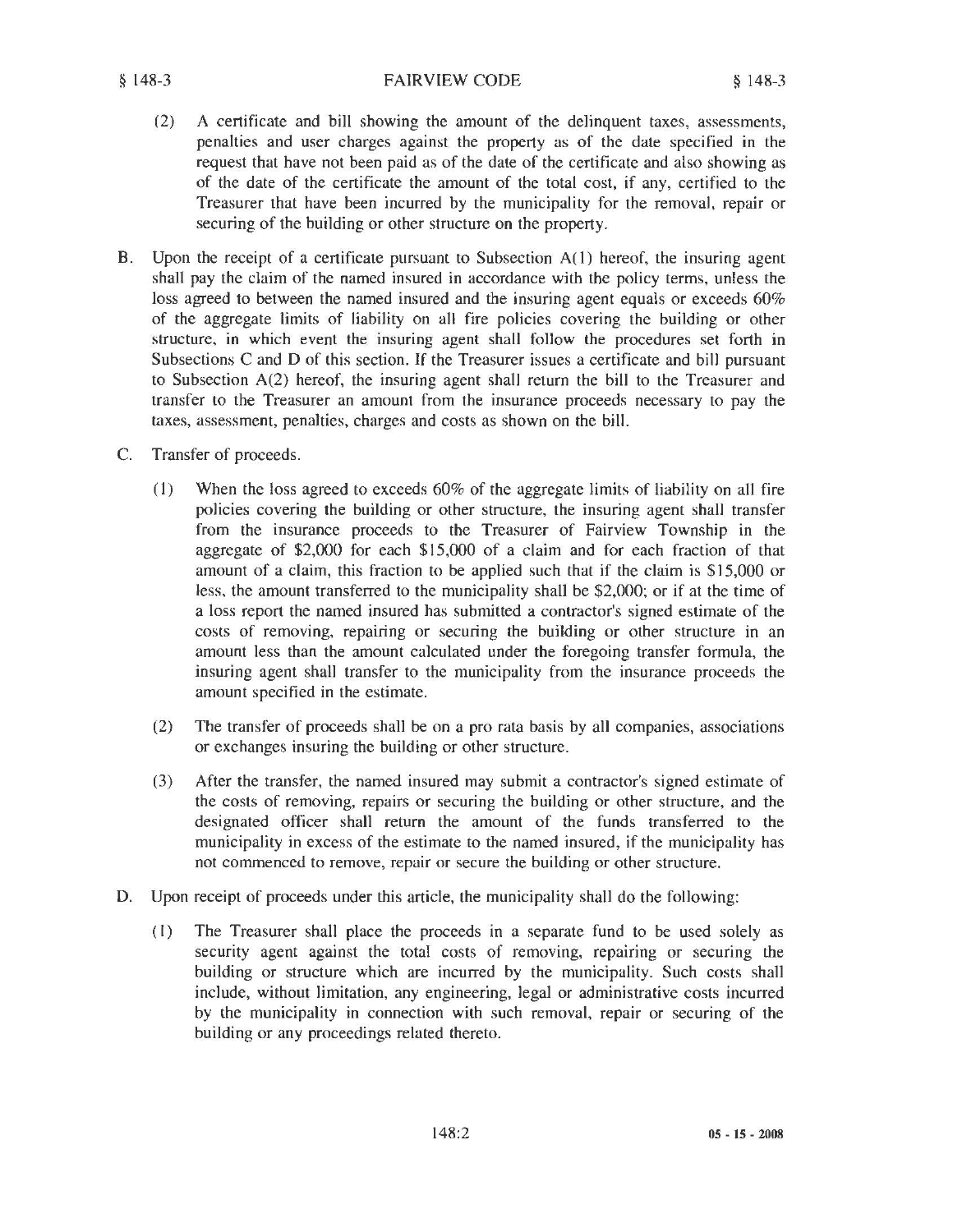- (2) It is the obligation of the insuring agent when transferring the proceeds to provide the municipality with the name and address of the named insured. Upon receipt of the transferred funds and the name and address of the named insured, the Treasurer shall contact the named insured, certify that the proceeds have been received by the municipality and notify the named insured that the procedures under this subsection shall be followed.
- (3) When repairs, removal or securing of the building or other structure have been completed in accordance with all applicable regulations and orders of the municipality and the required proof of such completion received by the Treasurer, and if the municipality has not incurred any costs for repairs, removal or securing, the fund shall be returned to the named insured. If the municipality has incurred costs for repairs, removal or securing of the building or other structure, the costs shall be paid from the fund and, if excess funds remain, the municipality shall transfer the remaining funds to the named insured.
- E. Nothing in this subsection shall be construed to limit the ability of the municipality to recover any deficiency. Furthermore, nothing in this subsection shall be construed to prohibit the municipality and the named insured from entering into an agreement that permits the transfer of funds to the named insured if some other reasonable disposition of the damaged property has been negotiated.

# § **148-4. Additional procedures and regulations.**

The Township Supervisors of the municipality may by resolution adopt procedures and regulations to implement Act 98 of 1992<sup>1</sup> and this article and may by resolution fix reasonable fees to be charged for municipal activities or services provided pursuant to Act 98 of 1992 and this article, including but not limited to issuance of certificates and bills, performance of inspections and opening separate fund accounts.

# § **148-5. Violations and penalties.** <sup>2</sup>

Any owner of property, any named insured or any insuring agent who violates this article shall, upon conviction in a summary proceeding brought before a Magisterial District Judge under the Pennsylvania Rules of Criminal Procedure, be guilty of a summary offense and shall be punishable by a fine of not less than \$200 nor more than \$1,000, plus costs of prosecution. In default of payment thereof, the defendant may be sentenced to imprisonment for a term not exceeding 90 days. Each day or portion thereof that such violation continues or is permitted to continue shall constitute a separate offense, and each section of this article that is violated shall also constitute a separate offense.

**<sup>1.</sup>** Editor's Note: See 40 P.S. § 638.

<sup>2.</sup> Editor's Note: Amended at time of adoption of Code (see Ch. 1, General Provisions, Art. I).